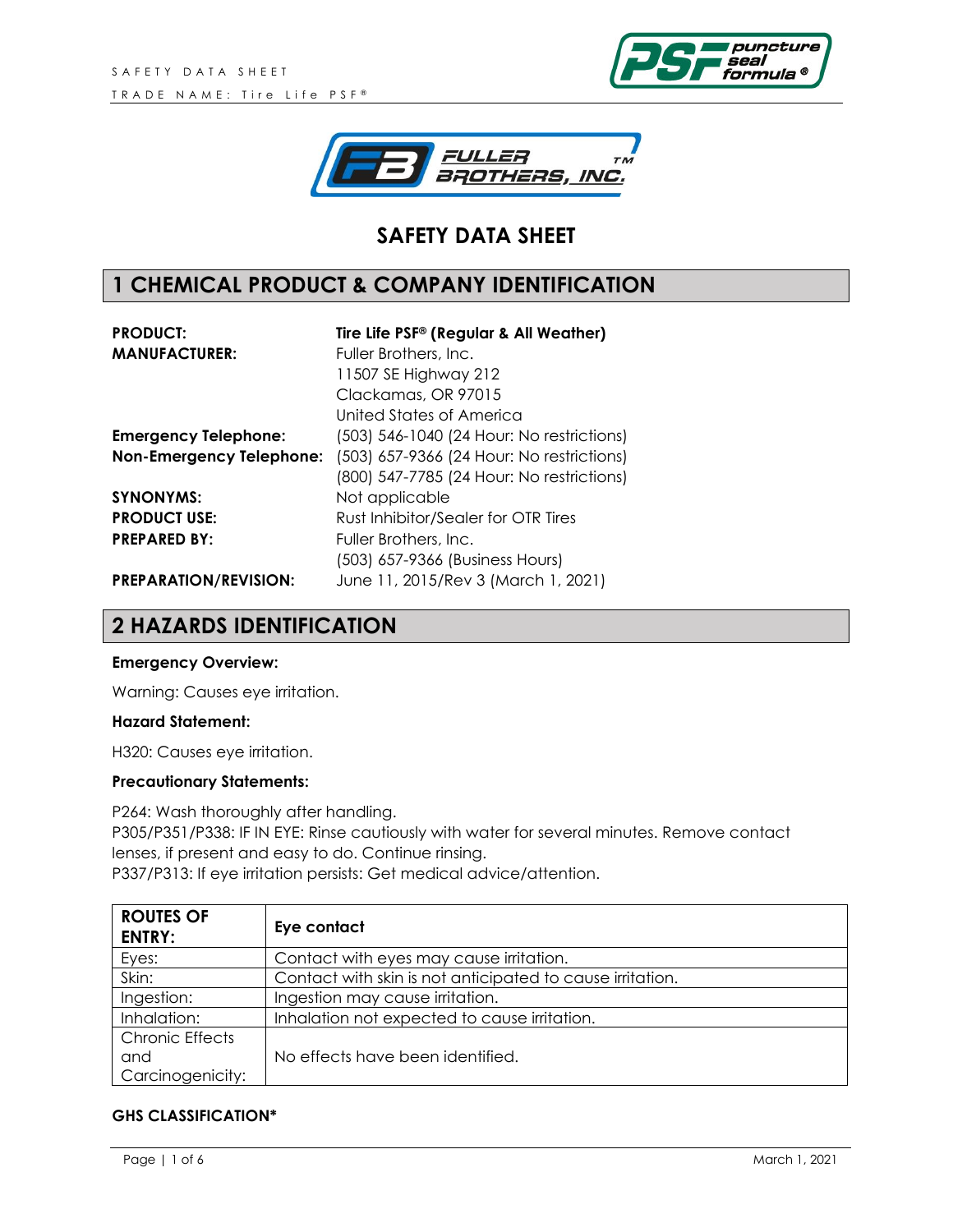TRADE NAME: Tire Life PSF®



#### **Physical, Health, and Environmental**

Eye irritation: Category 2B

\*This list is limited to those categories that can be classified. Other categories are either not classified or classification is not possible.

#### **3 COMPOSITION/INFORMATION ON INGREDIENTS**

| Component                               | CAS# | <b>Percent by Weight</b> | <b>ACGIH TLV-</b><br><b>TWA</b> | Federal<br><b>OSHA PEL-</b><br><b>TWA</b> | <b>Oregon OSHA</b><br><b>PEL-TWA</b> |
|-----------------------------------------|------|--------------------------|---------------------------------|-------------------------------------------|--------------------------------------|
| Proprietary<br>Ingredients <sup>1</sup> | ΝA   | 100                      | ΝA                              | ΝA                                        | ΝA                                   |

<sup>1</sup> No ACGIH TLV-TWA, federal OSHA or Oregon OSHA PEL-TWA exists for any proprietary ingredients in the mixture.

## **4 FIRST AID MEASURES**

**Eyes:** In case of contact with eyes, immediately flush with clean, low-pressure water for at least 15 minutes. Remove contact lenses, if present and if it is easy to do so. If eye irritation occurs and persists, seek medical attention.

**Skin:** No first aid expected to be required. Consider removal of affected clothing and washing of affected skin as soon as practicable to minimize possibility of ingestion or eye contact.

**Ingestion:** Do not induce vomiting. Loosen tight clothing such as a collar, tie, belt or waistband. Seek immediate medical attention.

**Inhalation:** Remove person to fresh air. If breathing is difficult, give oxygen and seek immediate medical attention.

### **5 FIRE FIGHTING MEASURES**

**Flammable Properties:** Nonflammable. **Flashpoint:** Not available. **Autoignition Temperature:** Not available. **Lower Explosive Limit (%):** Not available. **Upper Explosive Limit (%):** Not available.

**Fire and Explosion Hazards:** Nonflammable.

**Fire Fighting Instructions:** Firefighting activities that may result in potential exposure to high heat, smoke, or toxic by-products of combustion requires NIOSH/MSHA- approved pressure-demand self-contained breathing apparatus with full face-piece and full protective clothing.

**Extinguishing Media:** Carbon dioxide, dry chemical powder, foam, water spray, or fog.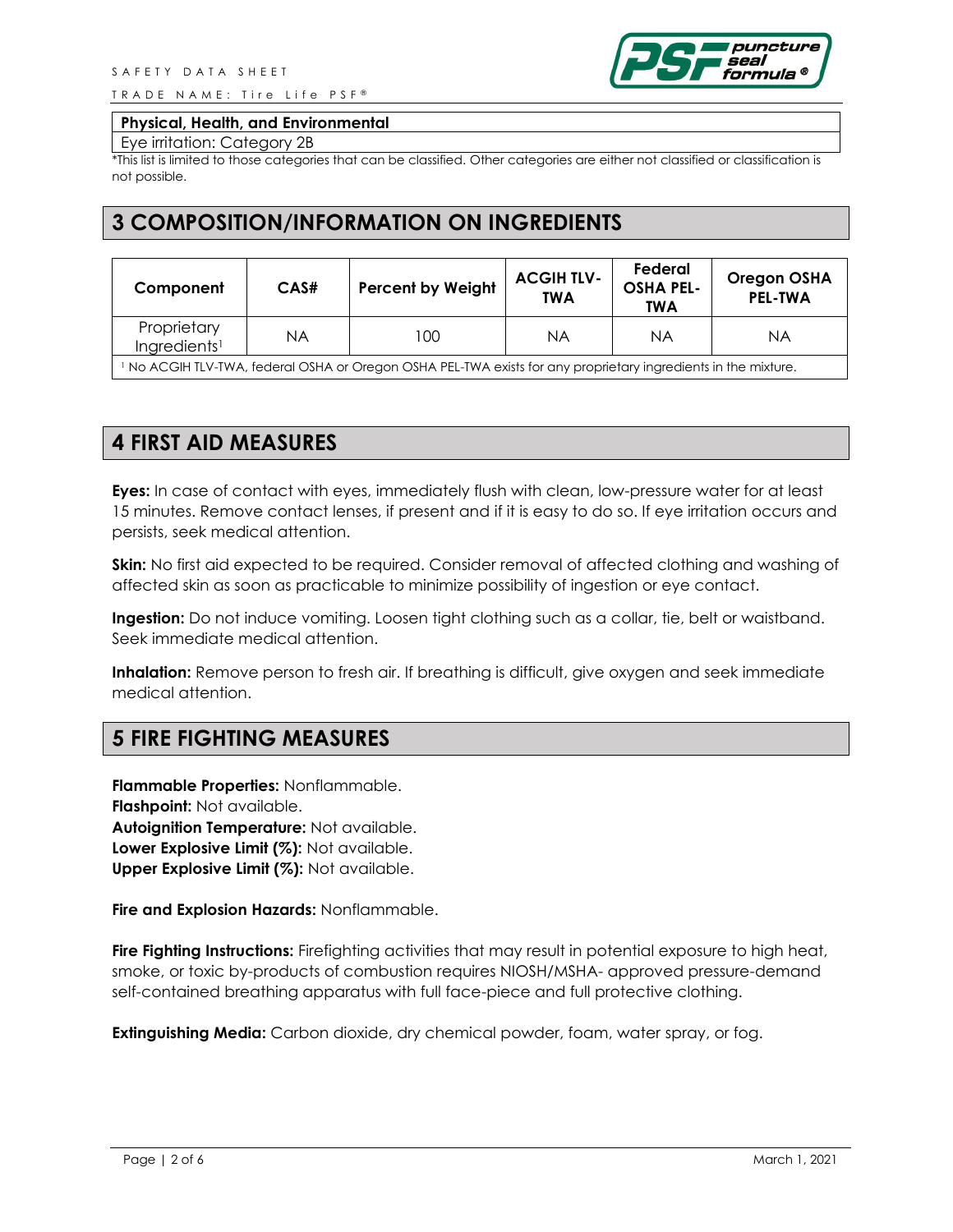

### **6 ACCIDENTAL RELEASE MEASURES**

Wear appropriate personal protection during cleanup, such as splash goggles. Product contact with skin is not anticipated to result in irritation. Carefully contain and stop the source of the spill, if safe to do so.

Use the appropriate tools to put the spilled product in a convenient waste disposal container. Wash the area after the product has been removed. Do not flush down sewer or drainage systems, unless the system is designed and permitted to handle such material.

#### **7 HANDLING AND STORAGE**

**Handling Precautions:** Do not ingest. Avoid contact with eyes. Wash hands after use to avoid accidental eye contact or ingestion.

**Storage Precautions:** Store away from extreme heat, ignition sources, and incompatible materials such as oxidizers.

### **8 EXPOSURE CONTROLS, PERSONAL PROTECTION**

**Engineering Controls:** Under expected conditions of use, general ventilation may be used.

**General Hygiene Practices:** Wash hands and face with soap and water before eating, drinking, applying cosmetics, or using tobacco products.

#### **Personal Protective Equipment:**

| Eyes:               | Wear chemical splash glasses or goggles for spill cleanup or activities with<br>potential eye contact. |
|---------------------|--------------------------------------------------------------------------------------------------------|
| Skin:               | None required under expected conditions of use.                                                        |
| <b>Respiratory:</b> | None required under expected conditions of use.                                                        |

### **9 PHYSICAL & CHEMICAL PROPERTIES**

**Physical State:** Liquid. **Color:** Light green. **Odor:** Slight citrus odor. **Odor Threshold:** Not available. **pH:** Not available. **Melting Point:** Not available. **Freezing Point:** Not available. **Initial Boiling Point:** Not available. **Boiling Range:** Not applicable. **Flashpoint:** Not available. **Evaporation Rate:** Not available. **Flammability:** Nonflammable. **Upper Explosive Limit:** Not available. **Lower Explosive Limit:** Not available.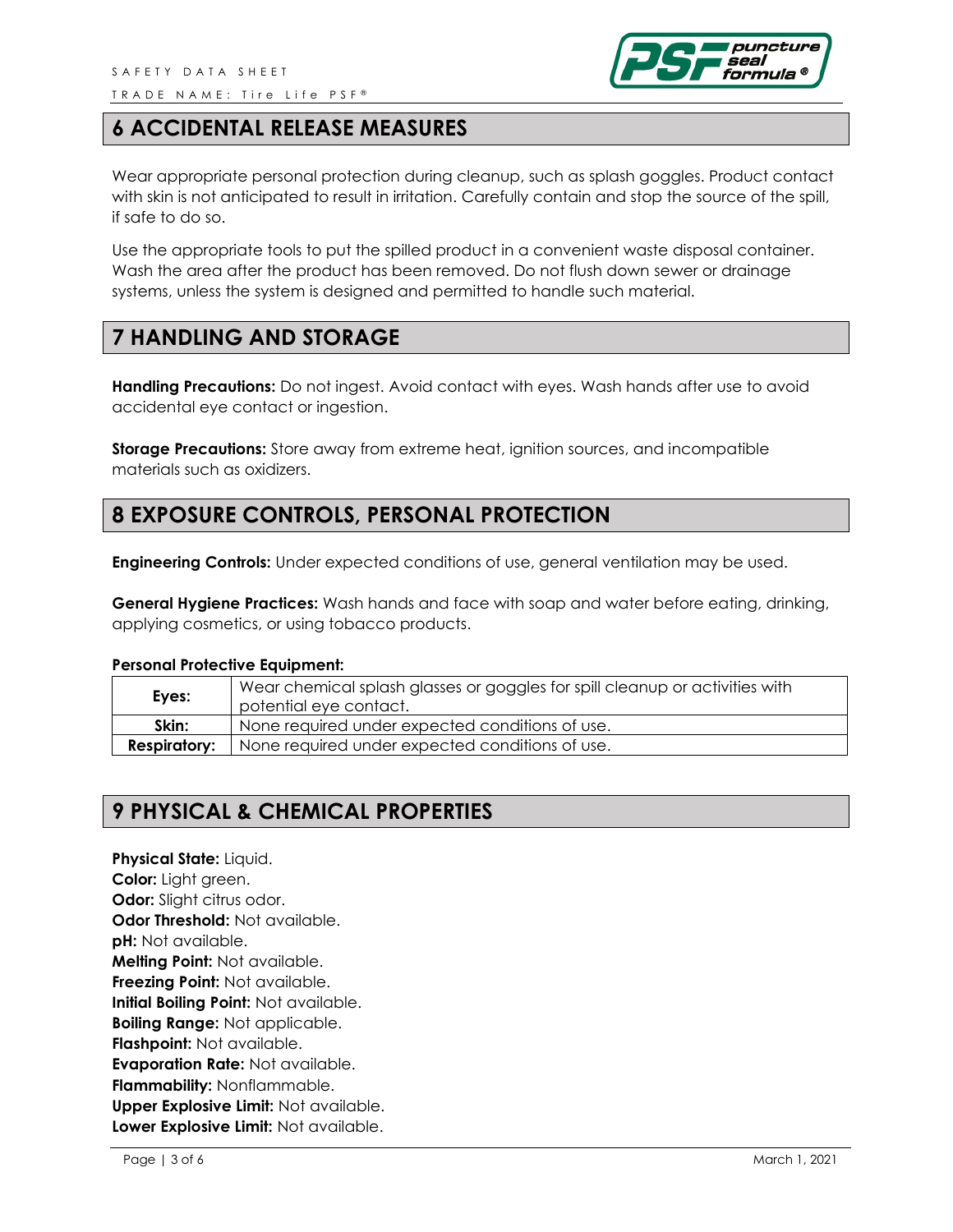

**Vapor Pressure:** Not available.

**Vapor Density:** Not available.

**Relative Density:** Not available.

**Solubility:** Not available.

**Partition Coefficient (n-octanol/water):** Not available for mixture. Propylene glycol: Log P = -0.92 **Autoignition Temperature:** Not available.

**Decomposition Temperature:** Not available.

**Viscosity:** Not available.

# **10 STABILITY & REACTIVITY**

**Reactivity:** Not reactive under normal conditions of use and storage.

**Stability:** Stable under normal conditions of use and storage.

**Hazardous Polymerization:** Will not occur under normal conditions of use and storage.

**Conditions and Materials to Avoid:** May react with oxidizers.

**Hazardous Decomposition Products:** None known to occur.

### **11 TOXICOLOGICAL INFORMATION**

**LD50:** Not available for mixture. Propylene glycol: 22800 mg/kg (oral, rat). **LC50:** Not available.

**Teratogenicity:** No data indicating teratogenic effects. Not expected to have teratogenic effects, based on assessment of individual ingredients.

**Mutagenicity:** No data indicating mutagenic effects. Not expected to have mutagenic effects, based on assessment of individual ingredients.

**STOT-single exposure:** No data indicating STOT-single exposure.

**STOT-repeat exposure:** No data indicating STOT-repeat exposure.

**Aspiration Hazard:** No data indicating aspiration hazard.

**Carcinogenicity:** Not classified as carcinogen based on assessment of individual ingredients. **Sensitization to Product:** Not expected to cause sensitization based on assessment of individual ingredients.

# **12 ECOLOGICAL INFORMATION**

**Persistence and Degradability:** Rapidly degradable.

**Environmental Toxicity (LC50):** Not available.

**Bioaccumulation Potential:** Not available.

**Mobility in Soil:** Not available for mixture. Propylene glycol expected to have a very high mobility in soil and could leach into groundwater.

**Additional Advice:** Consult local regulations before discharging to sewers, drainages, or water bodies.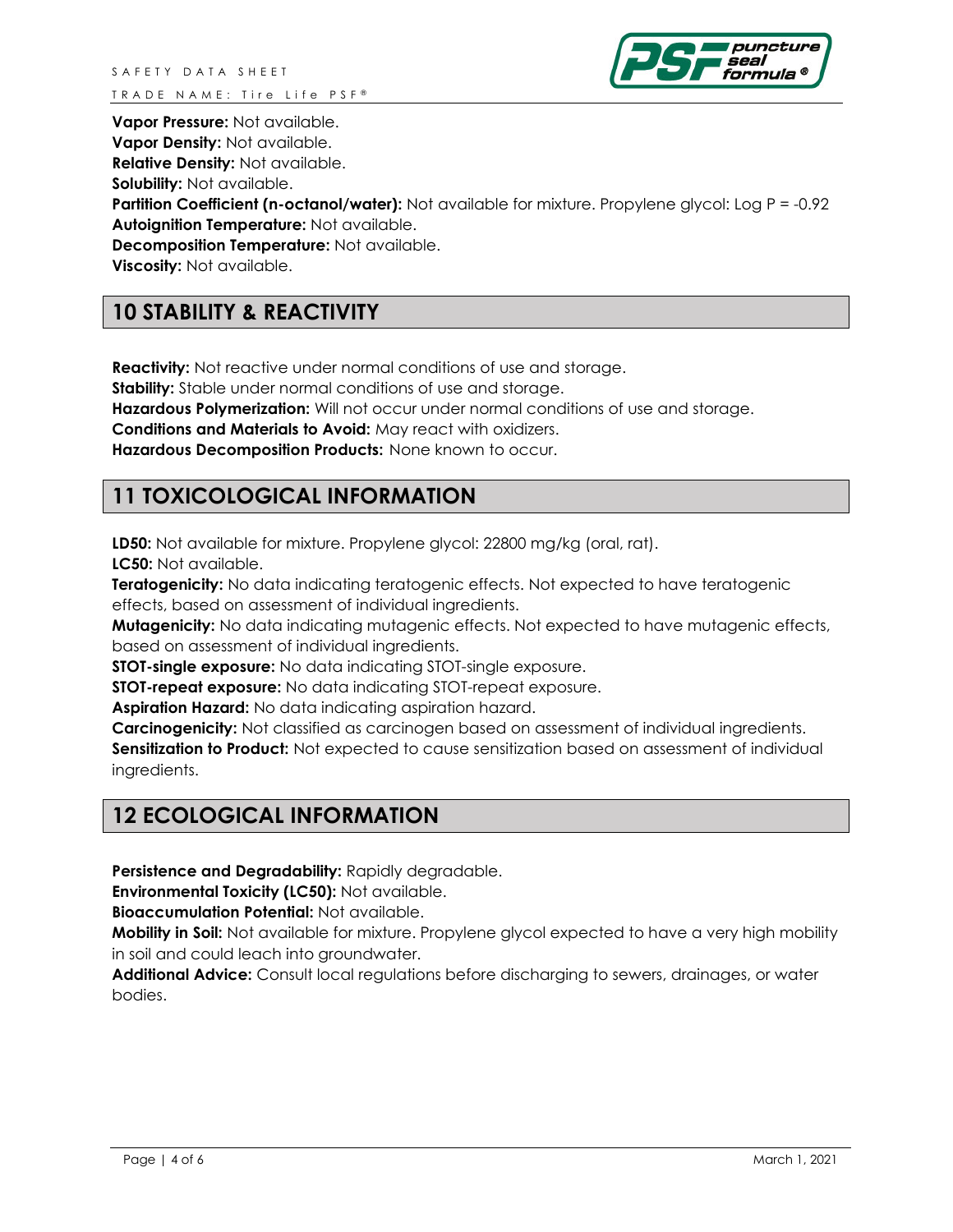

## **13 DISPOSAL CONSIDERATIONS**

**Disposal:** Consult federal, state, and local waste regulations to determine appropriate disposal options.

**Used Packaging:** Cleaning and re-use, whenever possible, are preferable to disposal.

#### **14 TRANSPORTATION INFORMATION**

**UN Number:** Not established.

**UN Proper Shipping Name:** Not applicable.

**Transport Hazard Class(es):** Not applicable.

**Packing Group:** Not applicable.

**Environmental Hazards:** None.

**Special Precautions for User:** Product is listed on the U.S. Department of Commerce, Bureau of Industry, and Security Commerce Control List (CCL), but is exempt under Export Administration Regulation 99, and does not require a license in many situations. A license may be required if the proposed export is to an embargoed country, to an end-user of concern, or in support of a prohibited end-use.

#### **15 REGULATORY INFORMATION**

Any spill or uncontrolled release of this product, including any substantial threat of release, may be subject to federal, state, and/or local reporting requirements. This product and/or its constituents may also be subject to other regulations at the state and/or local level. Consult those regulations applicable to your facility/operation.

### **16 OTHER INFORMATION**

| SDS STATUS:         | Revision 0; updated to GHS standard |
|---------------------|-------------------------------------|
| PREPARED BY:        | Fuller Brothers, Inc.               |
|                     | 11507 SE Highway 212                |
|                     | Clackamas, OR 97015                 |
| <b>KEY SOURCES:</b> | GHS guidance revision 5             |